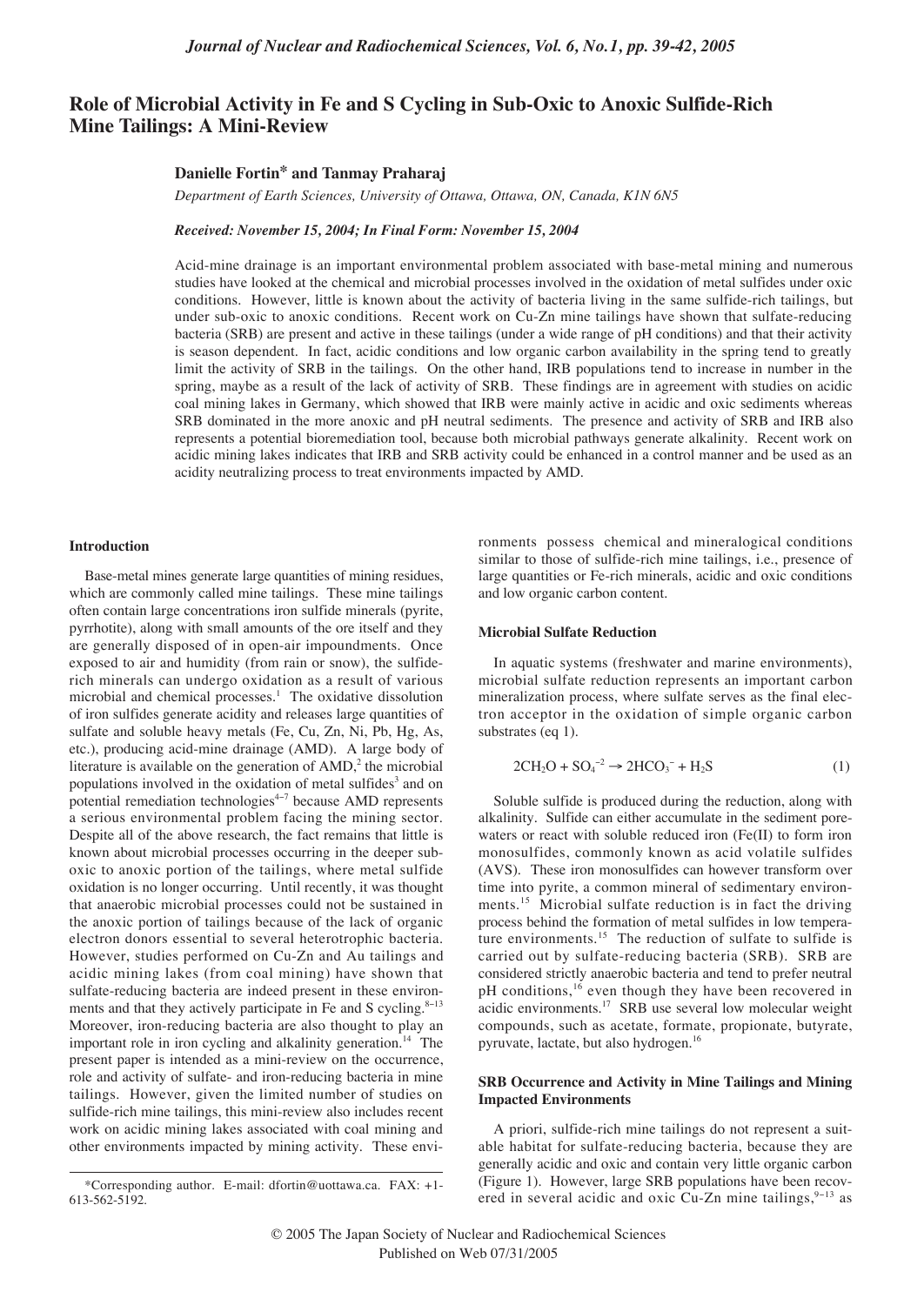

**Figure 1.** pH, redox potential and organic carbon content of acidic and oxic Cu-Zn tailings.



**Figure 2.** Seasonal variations in SRB and IRB populations and sulfate-reduction rates in acidic and oxic Cu-Zn tailings.

shown in Figure 2. Large SRB populations have also been recovered from the anoxic portion of some Cu-Zn tailings (Figures 3 and 4), where anoxic and slightly acidic pH condition prevail.<sup>9-12</sup> Studies of mining impacted environments, such as acidic mining lakes and river sediments have also been shown to host large SRB populations.<sup>18-19</sup> Past research on Cu-Zn mine tailings showed that there was a close relationship between the presence of SRB and the decline of sulfate in the porewaters and pyrite enrichment zones within the tailings.<sup>9-11</sup> However, the activity of SRB within these tailings was always based on circumstantial evidence because their microbial activity was never established. In addition, it was thought the SRB were not active under oxic and acidic conditions, but merely present as dormant cells,<sup>9-13</sup> because Gram-positive SRB (belonging to the *Desulfotomaculum* genius) are known to sporulate under stressful conditions.<sup>16</sup> However, recent work by Praharaj and Fortin,<sup>8</sup> has shown that SRB are indeed active in Cu-Zn tailings and their activity appears to be season dependent (Figures 2 and 4). The study showed that SRB populations were particularly active during the summer months when the tailings contained more organic carbon, as compared to the spring, when the tailings were depleted of organic carbon and were more acidic, following snowmelt. In Cu-Zn mine tailings sites where anoxic and pH neutral conditions prevailed in the subsurface, sulfate reduction rates were as high as 1000 nmol/cm<sup>3</sup>/day during the summer.<sup>8</sup> Interestingly, SRB activity was not limited to anoxic tailings, high sulfate reduction rates (ranging from 100–450 nmol/cm<sup>3</sup>/day) were measured in very acidic and oxic tailings (pH 2–3) in the summer.<sup>8</sup> These high rates ( $\sim 1000$  nmol/cm<sup>3</sup>/day) are in fact comparable to rates measured in salt marsh environments, where large sulfate concentrations exist.<sup>20</sup> The rates measured



**Figure 3.** pH, redox potential and organic carbon content of Cu-Zn tailings showing the presence of oxic conditions at the surface and anoxic conditions in the sub-surface.



**Figure 4.** Seasonal variations in SRB and IRB populations and sulfate-reduction rates in Cu-Zn tailings showing the presence of oxic conditions at the surface and anoxic conditions in the sub-surface.

in mine tailings are also in the same order of magnitude as the ones reported for natural acidic lakes,<sup>17</sup> but slightly higher than the ones measured in acidic lakes impacted by coal mining.<sup>18, 21</sup> In these acidic lakes, Blodau et al.<sup>18</sup> reported that sulfate reduction rates were generally very low in the surficial oxic and acidic sediments (pH 3) but rapidly increased with depth and pH.

The microbial diversity of SRB living in mine tailings is still under investigation, but preliminary results have indicated that they can use simple organic acids, such as lactate, acetate and formate, which have been identified in the porewaters of acidic Cu-Zn tailings.<sup>12</sup> In addition, SRB can completely oxidize these electron donors, but results from batch experiments have also shown that some SRB are incomplete oxidizers, i.e., they oxidize lactate to acetate (unpublished data).

The activity of SRB in sulfide-rich mine tailings suggests that new iron sulfides are being formed *in situ*. Sequential chemical extractions performed on Cu-Au tailings have indeed shown that there exists zones of pyrite enrichment (extracted with concentrated HNO<sub>3</sub>) at various depths, which coincide with large SRB populations.<sup>9-11</sup> Large chromium-reducible sulfide fractions (CRS) also appeared to coincide with zones of high sulfate reduction rates in Cu-Zn tailings, as shown by Praharaj and Fortin.<sup>8</sup> The presence of high SRR also corresponded to slightly negative  $\delta^{34}S$  values of the CRS fractions around the same depth, which is generally indicative of the presence of biogenic sulfides.<sup>8</sup> However, the  $\delta^{34}S$  values of the CRS fractions in the sulfide-rich tailings were less negative than the values generally reported for biogenic pyrite in cold marine sediments.<sup>8</sup> It is suspected that the isotopic composition of the CRS fractions in sulfide-rich tailings corresponds to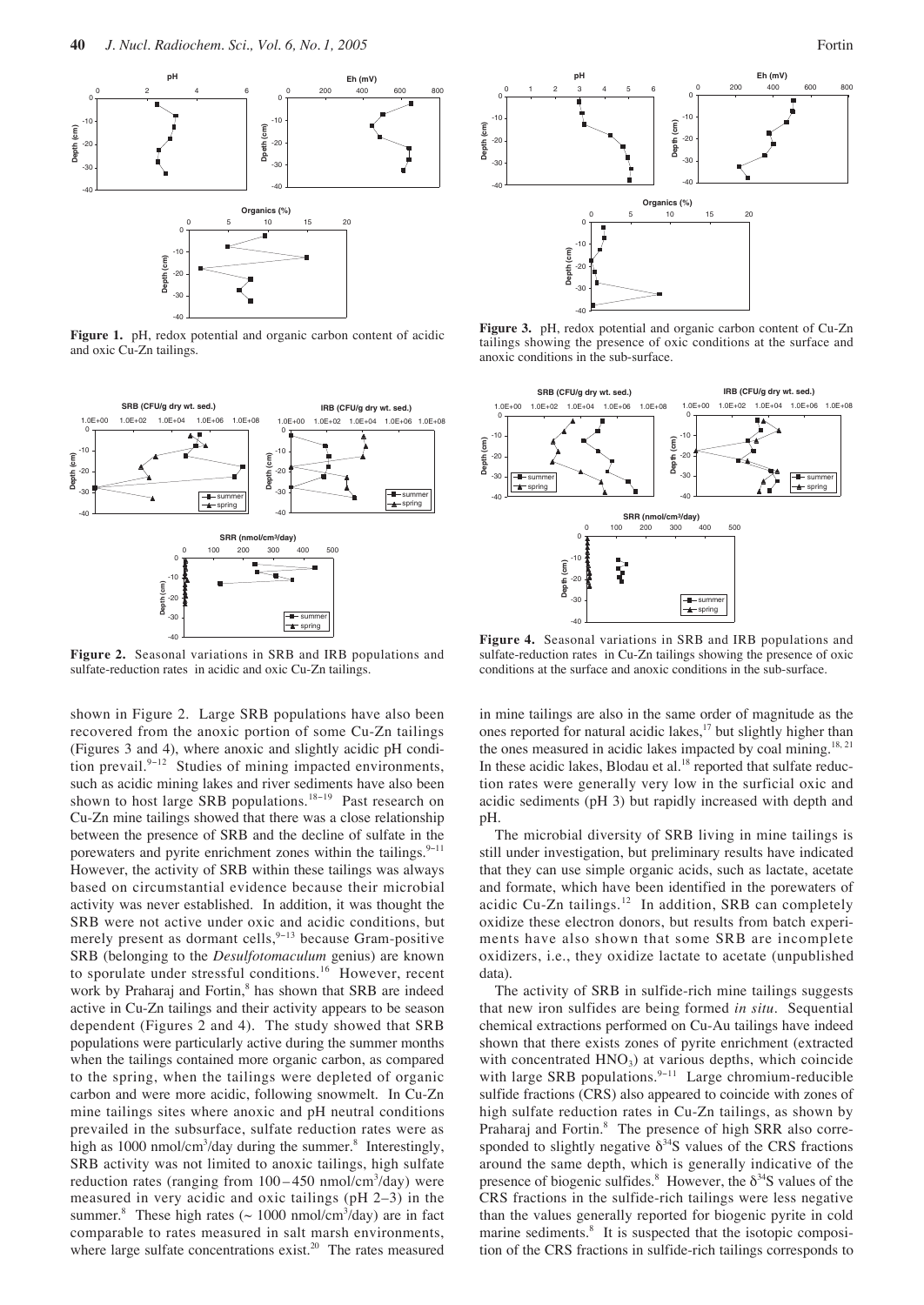a mixture of abiotic pyrite (present during the ore formation) and biogenic pyrite formed following FeS formation and microbial sulfate reduction.<sup>22</sup> It is important to mention here that the AVS fraction of sulfide-rich mine tailings, known to include biogenic iron mono-sulfides, $2<sup>3</sup>$  does not provide useful information on the activity of SRB, because pyrrhotite, a common component of sulfide-rich tailings (associated with the ore), is also extracted, along with biogenic Fe-monosulfides, thus biasing the results.22 Sulfur isotopic composition of sediments from acidic lakes impacted by coal mining activity has however been used to infer microbial sulfate reduction and sulfur cycling.<sup>24−25</sup> In summary, the best indicator of microbial sulfate reduction in mining environments is the *in situ* measurement of sulfate reduction rate, $^{20}$  however when it is not possible to do so, the combination of porewater and solid phase geochemistry, along with sulfur isotopic analyses can be used to assess the role of SRB in Fe and S cycling in these environments.

#### **Microbial Iron-Reduction**

Fe(III) reduction in sedimentary environments is driven by both abiotic and biotic reactions.26−<sup>27</sup> However, microbial iron reduction represents an important carbon mineralization process in non-sulfidogenic sediments, because abiotic iron reduction is limited. Various  $Fe(III)$ -oxides<sup>27</sup> can serve as the final electron acceptor in the oxidation of organic carbon (eq 2)

$$
\text{Fe(OH)}_3 + 0.25 \text{ CH}_2\text{O} + 2\text{H}^+ \\
\rightarrow \text{Fe}^{2+} + 0.25 \text{ CO}_2 + 2.75 \text{ H}_2\text{O} \tag{2}
$$

The microbial reduction of ferric iron oxides releases soluble reduced iron in solution and generates alkalinity. Various dissimilatory iron-reducing bacteria are involved in the reduction of  $Fe(III)$  in sedimentary environments.<sup>28</sup> Several of them can gain energy from the direct oxidation of simple electron donors, such as acetate and formate, but other more complex electron donors can be used.26 Unlike SRB, iron-reducing bacteria (IRB) can carry Fe(III) reduction under both oxic and anoxic conditions and under a wide range of pH conditions. Acidophilic iron-reducing bacteria tend to be active under oxic conditions, whereas neutrophilic iron reducing bacteria are generally active under anoxic conditions.<sup>2</sup>

## **IRB Occurrence and Activity in Mine Tailings and Mining Impacted Environments**

The presence and activity of iron reducing bacteria have been investigated in acidic lakes impacted by coal and base metal mining activity<sup>14, 18, 21, 30–32</sup> and fluvial sediments.<sup>19</sup> In these environments, large populations of IRB were recovered in Fe-rich oxic and anoxic sediments showing a wide range of pH conditions. In acidic lake sediments, the availability of Fe(III) is not the limiting factor in the *in situ* activity of IRB, it is rather the availability of suitable electron donors.<sup>21</sup> In addition, Fe is readily recycled in these acidic lakes, especially near the sediment-water interface. Depending on the season and on the concentration of dissolved oxygen, Fe(II) oxidation rates can surpass Fe(III) reduction rates.<sup>21</sup> The rapid cycling of Fe in the upper portion of the sediments is partially caused by the absence of soluble sulfide in the porewaters, which prevents FeS precipitation and immobilization. Iron reduction rates in these sediments can be as high as  $250 \text{ nmol/cm}^3/\text{day}$  in the upper acidic and oxic sediments, but decline with depth.<sup>14</sup> The low Fe reduction rates in the deeper sediments is linked to the increased *in situ* activity of SRB and to the potential competition for electron donors between IRB and SRB.<sup>14</sup> Iron reducers present in these acidic and oxic sediments are either autotrophic

or hetorotrophic acidophilic bacteria.<sup>21</sup> Autotrophic IRB include *Acidithiobacillus ferrooxidans*, whereas acidophilic heterotrophic bacteria belonging to the genus *Acidiphilium* have been identified as key players in the microbial reduction of Fe(III) in acidic mining lakes.33 In particular, *A. cryptum* JF-5 has been shown to oxidize several sugars, alcohols,  $H_2$ , and most organic acids of the tricarboxylic acid cycle. $21, 33$ 

In mine tailings, little is known about the *in situ* activity of IRB, even though they can be present in large numbers. They have been recovered under acidic and oxic tailings (Figure 2). but also in anoxic and slightly acidic tailings (Figure 4). Interestingly, populations numbers do not appear to be affected by seasonal variations, in fact, results indicate that they might be more abundant in the spring shortly after snowmelt, than in the summer (Figures 2 and 4). Their *in situ* activity has not been measured as a function of sampling season, but the results tend to indicate that IRB populations might be sustained and even thrive under more acidic conditions in the spring, when the *in situ* pH drops.<sup>8</sup> In addition, in the spring, SRB activity has been shown to decline, as a result of various physico-chemical factors, including low pH, thus lowering any potential competition for suitable electron donors between IRB and SRB. If it is the case, the behaviour of IRB in mine tailings would be in agreement with the findings about acidic lakes impacted by mining activity, where IRB are more active in the upper acidic sediments, due to low pH conditions and less active SRB populations. Preliminary batch experiment results have shown that IRB isolated from mine tailings can completely oxidize formate, lactate and acetate, but cannot compete with SRB under anoxic and more neutral pH conditions (unpublished data). It is clear that more work is needed on the ecology of IRB in sulfide-rich mine tailings since they can affect Fe cycling and the generation of alkalinity, as discussed in the last section of this paper. Such work in currently underway in the author's laboratory.

## **Stimulation of Microbial Iron and Sulfate Reduction as a Potential Bioremediation Technology**

Equations 1 and 2 indicate that alkalinity is being generated during the microbial reduction of sulfate and iron. As a result, these two anaerobic processes could be used to increase alkalinity in sulfide-rich tailings and sediments of mining lakes and combat acidity production or existing acidity originating from acid-mine drainage. Some studies have been performed on acidic coal mining lakes in Germany,<sup>34–38</sup> where the sediments are characterized by low pH (pH  $\sim$ 2) and low organic carbon content.<sup>21</sup> Given the fact that microbial sulfate and iron reduction are carried out by heterotrophic bacteria (with the exception of *A. ferrooxidans*), it is essential to have a large supply of suitable organic carbon in these sediments in order to stimulate microbial growth and alkalinity generation. Laboratory experiments performed with sediments from acidic mining lakes have shown that the addition of simple organic substrates (lactate, pyruvate, etc.) and cheap industrial wastes can stimulate microbial sulfate reduction, which had for effect to increase the pH of the sediment slurry by several pH units. $36$ Small microcosms filled up with lake sediments and water from acidic mining lakes have also been tested to determine the effect of organic carbon substrate addition on alkalinity production.<sup>34</sup> Results showed that the addition of cheap industrial wastes (a combination of Carbokalk (a mixture of organic carbon and lime from the sugar industry), ethanol and whey) stimulated microbial sulfate reduction, neutralized the acidity and increased the pH of the microcosm to near neutral-pH conditions.34 Large enclosures (amended with Karbokalk) were also setup in these acidic mining lakes in order to assess the importance of Fe(III) reduction in alkalinity generation.<sup>37</sup> Results showed that microbial iron reduction was the initial microbial process to take place, but the presence of suitable